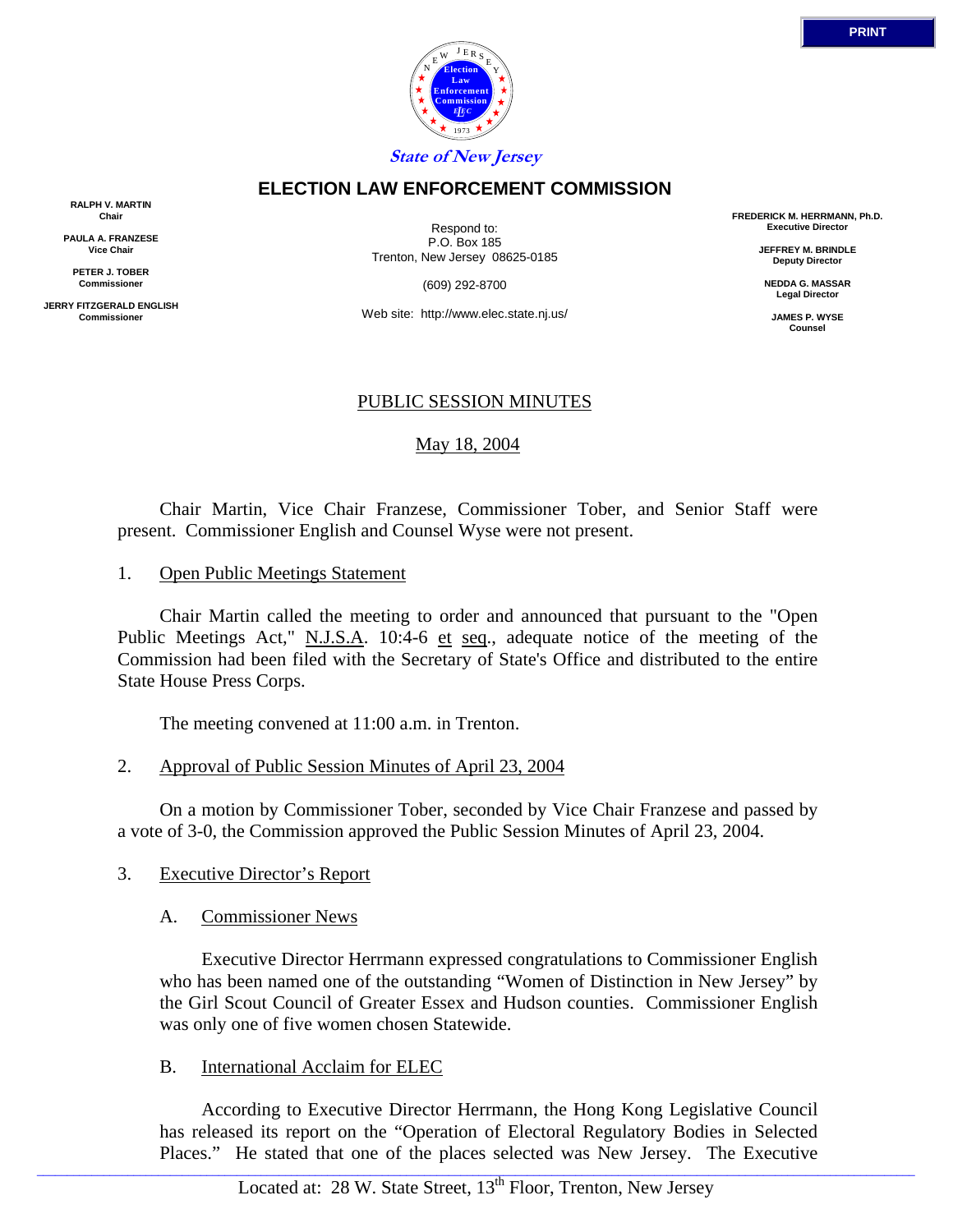Director mentioned that ELEC was selected along with the United Kingdom, Australia, New Zealand, and Hong Kong. Executive Director Herrmann said that the report compared nine subject areas:

- Statutory status,
- Functions,
- Powers.
- Membership,
- Staffing arrangement,
- Funding arrangement,
- Mechanisms for Conducting Public Consultation,
- Types of Activities Regulated, and
- Performance-Monitoring Mechanisms.

Campaign Reporting. Executive Director Herrmann added that, Politifax, on April 21, Executive Director Herrmann advised the Commission that according to the report, New Jersey was chosen for study "because its regulatory body [, ELEC, is] regarded as one of the most successful regulatory agencies in the United States." The Executive Director said that he was thanked in the acknowledgements for providing valuable information and that his article "Bricks Without Straw: The Plight of Governmental Ethics Agencies in the United States" was cited in the references section along with ELEC's 2002 Annual Report and most recent Compliance Manual for 2004, chose ELEC to top its list of "winners" because of its selection by the study and that staff has created a link on the ELEC web site to the report.

## C. Staff Activities

 Executive Director Herrmann reported that on April 27, 2004, Director of Systems Administration Carol Neiman went to New York City to make a presentation before the New York City Campaign Finance Board on ELEC's new gubernatorial electronic filing software. He stated that her talk was very well received and the Board's staff was very impressed with ELEC's work. The Executive Director noted that the Director also had an opportunity to study New York City's electronic filing program for mayoral and council races. ELEC has had a long relationship with the New York City Campaign Finance Board. Both agencies have gained from sharing computer information over the years.

Government Accountants. The Executive Director spoke about the structure and responsibilities of the Commission. Executive Director Herrmann informed the According to Executive Director Herrmann, on April 30, 2004, he served on a panel about "Ethics in Government" at a joint symposium held in Trenton and sponsored by the American Society for Public Administration and the Association of Commission that on the panel were: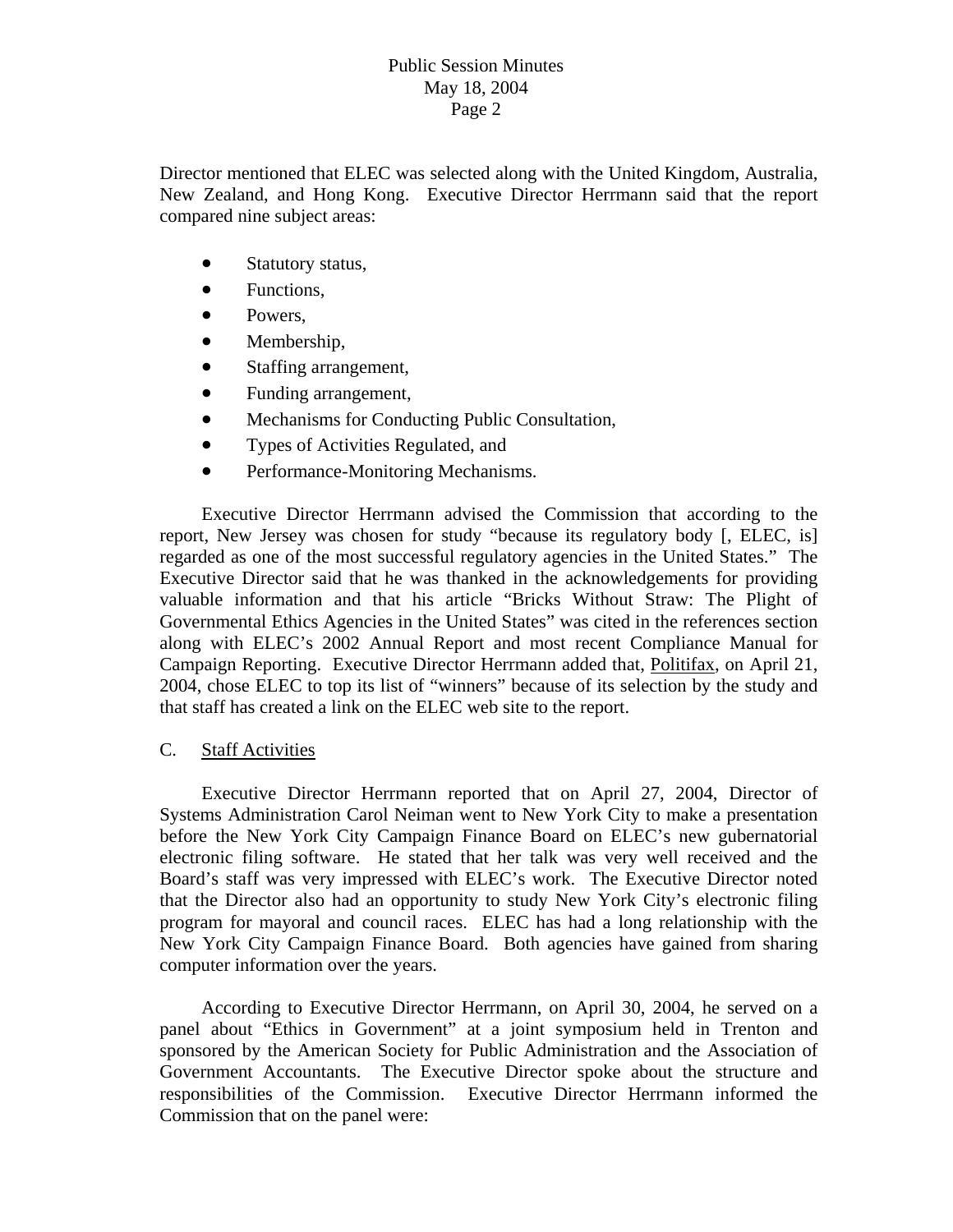- Ethical Standards; • Rita Strmensky, Executive Director of the Executive Commission on
- Albert Porroni, the Executive Director of the Office of Legislative Services; and,
- Diane LeGreide, Chief of Management and Operations in the Office of the Governor.

New Jersey for "Insurance Day" at the State House. He said that Director Ford reviewed filing requirements for legislative agents and lobbyists. The Executive Director reported that on May 6, 2004, Director of Compliance and Information Evelyn Ford participated on a panel sponsored by the Insurance Council of

# D. Legislative Developments

 Executive Director Herrmann announced that on April 26, 2004, he was the lead witness at the Assembly Senate Government Committee's first public hearing on the General Assembly's 25-Point Ethics Reform Plan. The Executive Director testified that ELEC strongly supported the reform concepts embraced by the plan and the bills on the agenda. The bills on the agenda were:

- Lowering the contribution reporting threshold,
- Regulating professional campaign fundraisers,
- Identifying recorded campaign telephone calls,
- Prohibiting solicitation of political contributions on State property,
- Continuing to upgrade the Commission's highly regarded web site,
- Creating a new training program for campaign treasurers,
- Increasing ELEC's penalties, and
- Expanding the 48-hour notice requirement.

relationship between the effectiveness of any law and those who enforce it." During his testimony, he stated that meaningful campaign finance reform cannot be effective Executive Director Herrmann strongly emphasized that "there is a critical unless ELEC is adequately funded and staffed. The Executive Director suggested that the Commission would at least need its current budget of \$3 million doubled if it were to be able to administer and enforce the changes being contemplated.

According to the Executive Director, on May 6, 2004, he testified at the second public hearing of the Assembly State Government Committee on the General Assembly's 25-Point Ethics Reform Plan. In his testifying, he stated that ELEC supported the concepts behind the lobbying reform component of the plan. The bills concerned: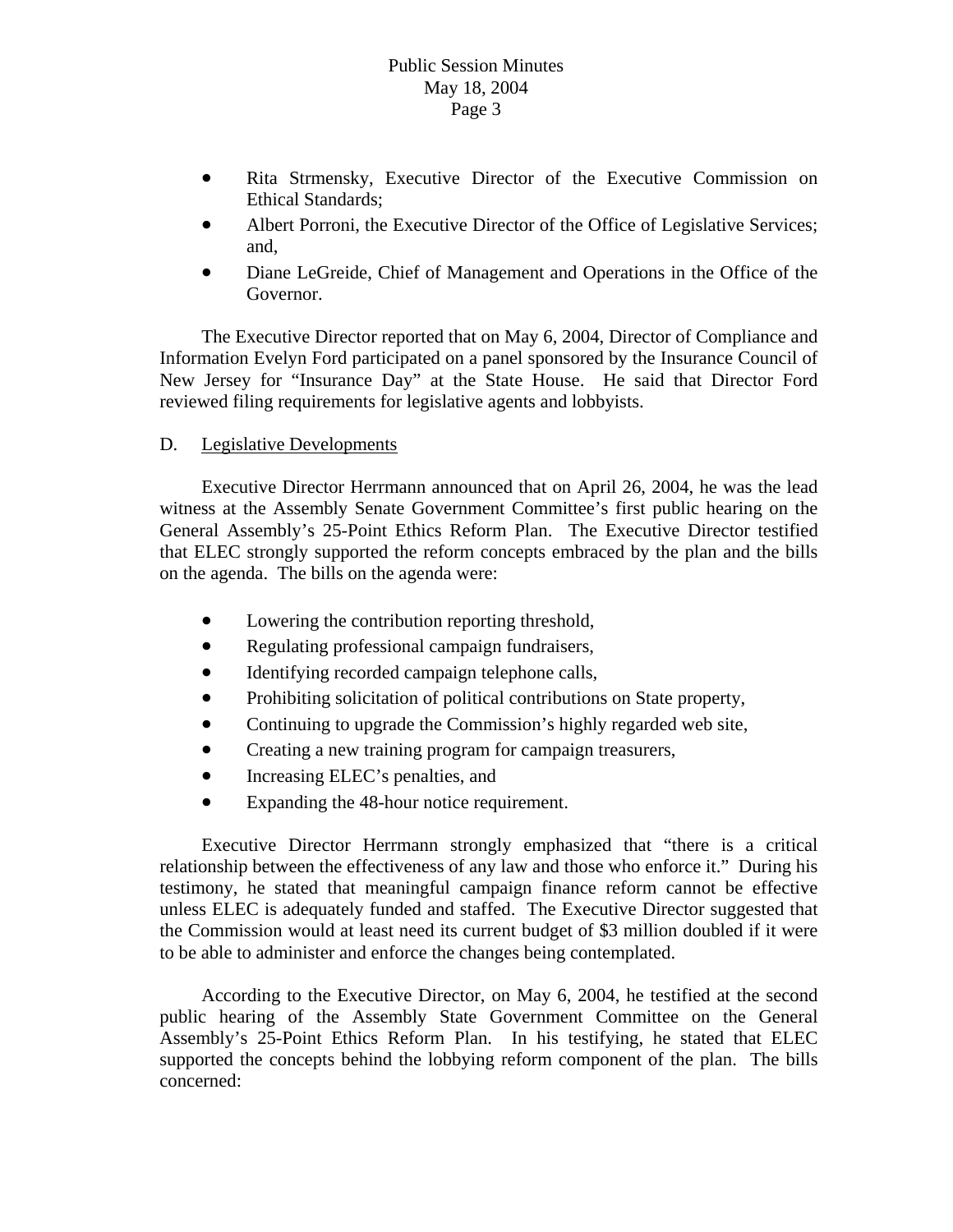# Public Session Minutes May 18, 2004 Page 4

- Establishing a post-service, revolving door provision,
- Expanding disclosure,
- Prioritizing random audits, and
- Prohibiting contingency fees. •

 The Executive Director reminded the Committee that the Commission would need its support of more funding for the agency if the purpose of the bills was to be truly achieved. Executive Director Herrmann reported that while the hearing was in progress, Assembly Majority Leader, Joseph Roberts, told the Star-Ledger in an interview, "if we are committed to having a regulatory structure that enforces . . . new [ethics] laws . . . we have to be honest enough to fund it." The Executive Director mentioned that Assemblyman Roberts added that he believed "if you say to the people of New Jersey, 'we will carefully spend a little more of your tax money to ensure that the process is as clean as it can be,' they will be prepared to make that bargain."

to the Assembly State Government Committee about the need to fund ELEC adequately if reform is to succeed. Executive Director Herrmann noted that on May 10, 2004, he testified at the first public hearing of the Senate State Government Committee on a collection of bills concerning campaign finance reform. He stated that ELEC supported the reform concepts contained in the legislation being discussed and repeated his comments made

essence contracting law not a campaign financing disclosure law, and ELEC may not be the best enforcement authority. The Executive Director announced that on May 12, 2004, he testified at the third public hearing of the Assembly State Government Committee on the General Assembly's 25-Point Ethics Reform Plan. During his testimony, he strongly supported the enactment of pay-to-play legislation to prevent even the appearance of undue influence on government and the contracting process. In his comments, the Executive Director suggested that the enforcement of such legislation should be based on the cancellation of contracts and the payment of appropriate damages to the affected governmental entities not ELEC fines. He noted that pay-to-play regulation is in

#### . Summer Meeting Schedule E

- $\bullet$  June 22, 2004 at 11:00 a.m. in Trenton;
- $\bullet$  July 27, 2004 at 11:00 a.m. in Trenton; and,
- August 17, 2004 at 11:00 a.m. in Trenton (if needed).

### 4. Public Hearing Concerning Proposed New Rules and Amendments to Commission Regulations

 Chair Martin announced that a public hearing was being conducted to elicit public comment concerning proposed new rules and amendments to Commission regulations. The proposals include new rules implementing electronic filing of reports as well as amendments as follows: requiring that a candidate or committee establish a separate account for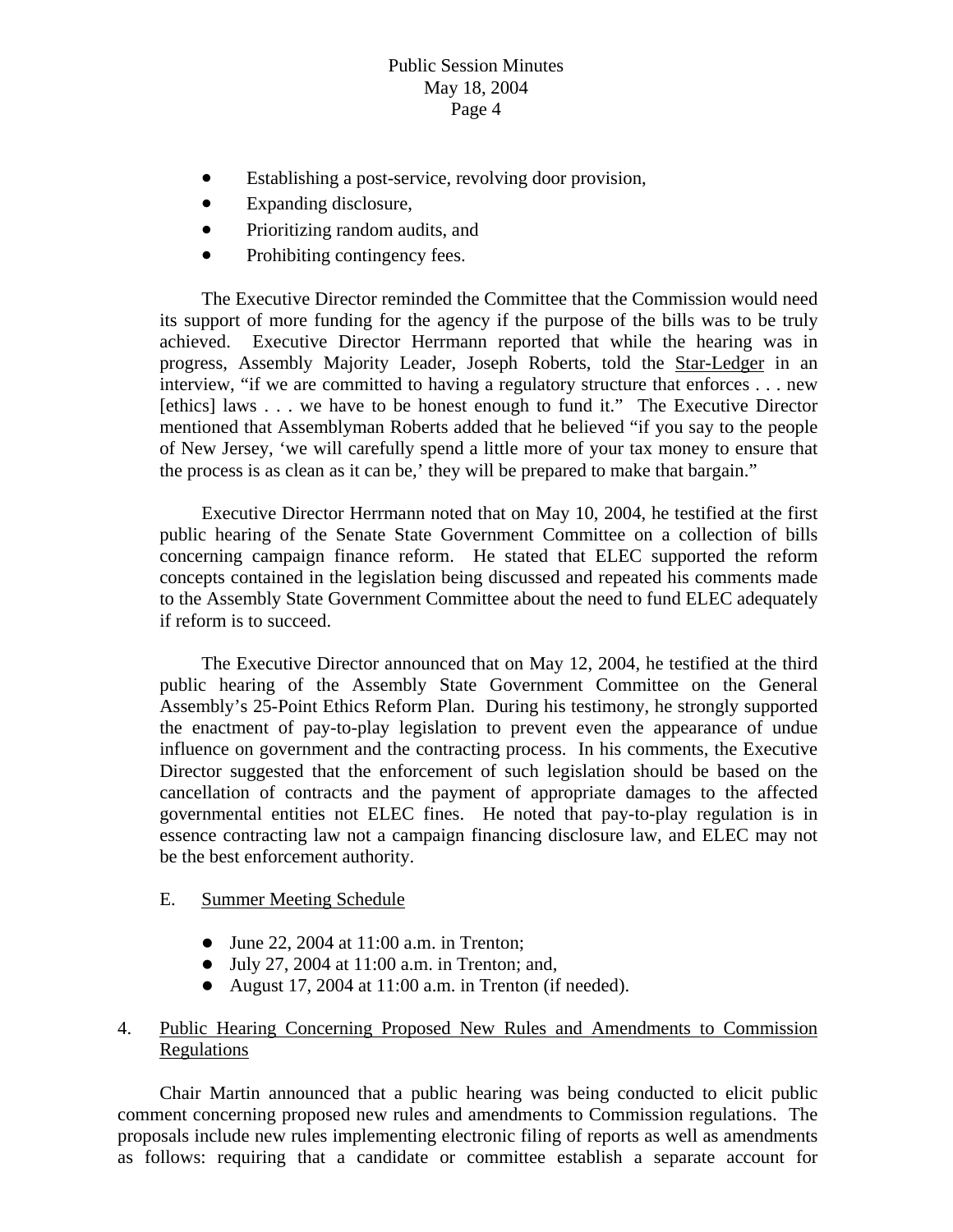political committees and political committees; and clarifying reporting of expenditures made by credit card. investment of funds; establishing recordkeeping requirements for expenditures; clarifying the period of retention for records; prohibiting new fundraising by former officeholders; clarifying that contributions between candidates for mayor and member of the municipal governing body within a municipality and in the same election are unlimited; implementing recently-enacted contribution limits from corporations, unions, and groups to continuing

this time in order to permit an opportunity for comment if any member of the public should arrive later in the meeting. A Court Reporter was present to record the Public Session discussion. No person appeared to offer testimony. The Commission determined not to close the public hearing at

#### . Resolution to go into Executive Session 5

a vote of 3-0, the Commission resolved to go into Executive Session to discuss the following matters, which will become public as follows: On a motion by Commissioner Tober, seconded by Vice Chair Franzese and passed by

- become public not later than seven business days after mailing to the named respondents. A. Final Decision Recommendations in violation proceedings which will not become public. However, the Final Decisions resulting from those recommendations will
- become public not later than seven business days after mailing to the named respondents. B. Investigative Reports of possible violations, which reports will not become public. However, any complaint generated as the result of an Investigative Report will
- of a request for investigation, will become public not later than seven business days after mailing to the named respondents. C. A report on requests from the public for investigations of possible violations, which report will not become public in order to protect the identity of informants and maintain the integrity of investigative procedures and priorities. However, any complaint alleging violations, which complaint may be generated as a result

#### . Return to Public Session 6

On a motion by Vice Chair Franzese, seconded by Commissioner Tober and passed by a vote of 3-0, the Commission voted to return to Public Session.